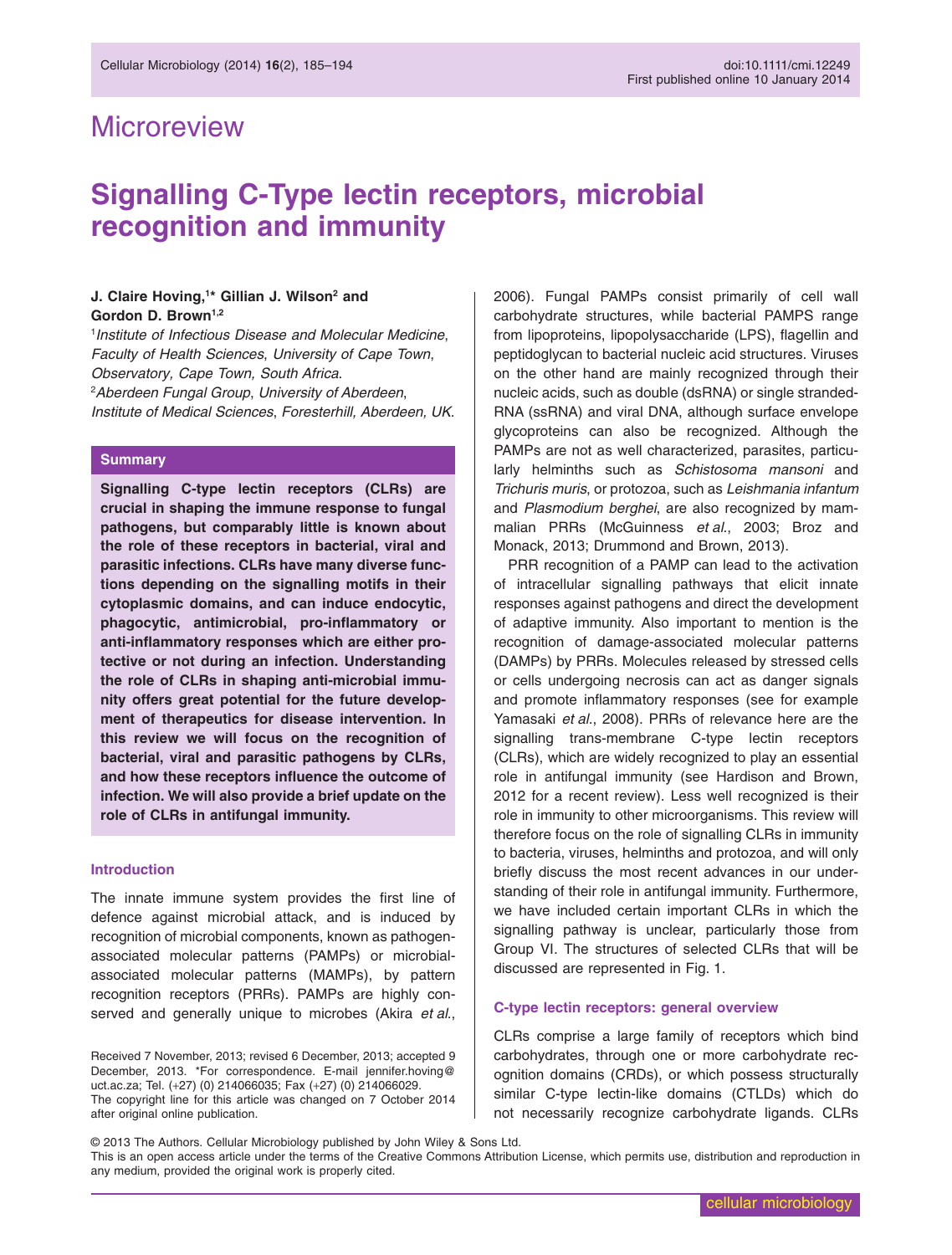186 *J. C. Hoving, G. J. Wilson and G. D. Brown*



**Fig. 1.** Recognition of microorganisms by signalling CLRs. Cartoon representation of the C-type lectin receptors discussed in the text. Also shown is the microbes they recognize, the major intracellular signalling pathways utilized by these receptors, and the responses they induce. ITAM indicates receptors utilizing immunoreceptor tyrosine-based activation motifs; ITIM indicates receptors utilizing immunoreceptor tyrosine-based inhibitory motifs. CR (cysteine-rich domain), FNII (fibronectin domain).

are divided into 17 groups based on features including phylogeny and structure (Zelensky and Gready, 2005). Discussed in this review are CLRs from groups II (calcium-dependent lectins with single CRDs), group V (calcium-independent receptors with single CTLDs) and group VI (calcium-dependent lectins with multiple CRDs) (see Table 1). Based on their signalling potential, CLRs can be further subdivided into (i) activation Syk-coupled CLRs with immunoreceptor tyrosinebased activation motif (ITAM) domains, (ii) inhibitory CLRs with immunoreceptor tyrosine-based inhibition motif (ITIM) domains or (iii) CLRs without clear ITAM or ITIM domains such as MR, DEC-205 and DC-SIGN (Zelensky and Gready, 2005; Sancho and Reis e Sousa, 2012).

Activation of CLRs can induce intracellular signalling pathways in two ways: firstly through indirect signalling, where receptors such as macrophage-inducible C-type lectin (Mincle or CLEC4E), Dectin-2 (CLEC6A) and

C-type lectin domain family 5A (CLEC5A) associate with ITAM containing adaptor molecules such as Fc Receptor γ-chain (FcRγ) or DAP12.

The second mechanism employed by Dectin-1 (or CLEC7A) and DNGR-1 (CLEC9A) involves direct signalling through ITAM-like motifs located within the cytoplasmic tail of these receptors (Rogers *et al*., 2005; Geijtenbeek and Gringhuis, 2009). Signalling via both mechanisms involves the recruitment to phosphorylated tyrosine residues of spleen tyrosine kinase (Syk), which in turn co-ordinates a complex of CARD9, B cell lymphoma 10 (Bcl10) and mucosa-associated lymphoid tissue lymphoma translocation protein 1 (Malt1). Furthermore, apoptosis-associated speck-like protein containing a CARD (ASC) has also been shown to be phosphorylated in a Syk- and Jnk-dependent manner (Hara *et al*., 2013). Protein kinase C-δ (PKCδ) is also an essential element in this pathway (Strasser *et al*., 2012). Signalling from Dectin-1 and other lectins also involves additional path-

© 2013 John Wiley & Sons Ltd, *Cellular Microbiology*, **16**, 185–194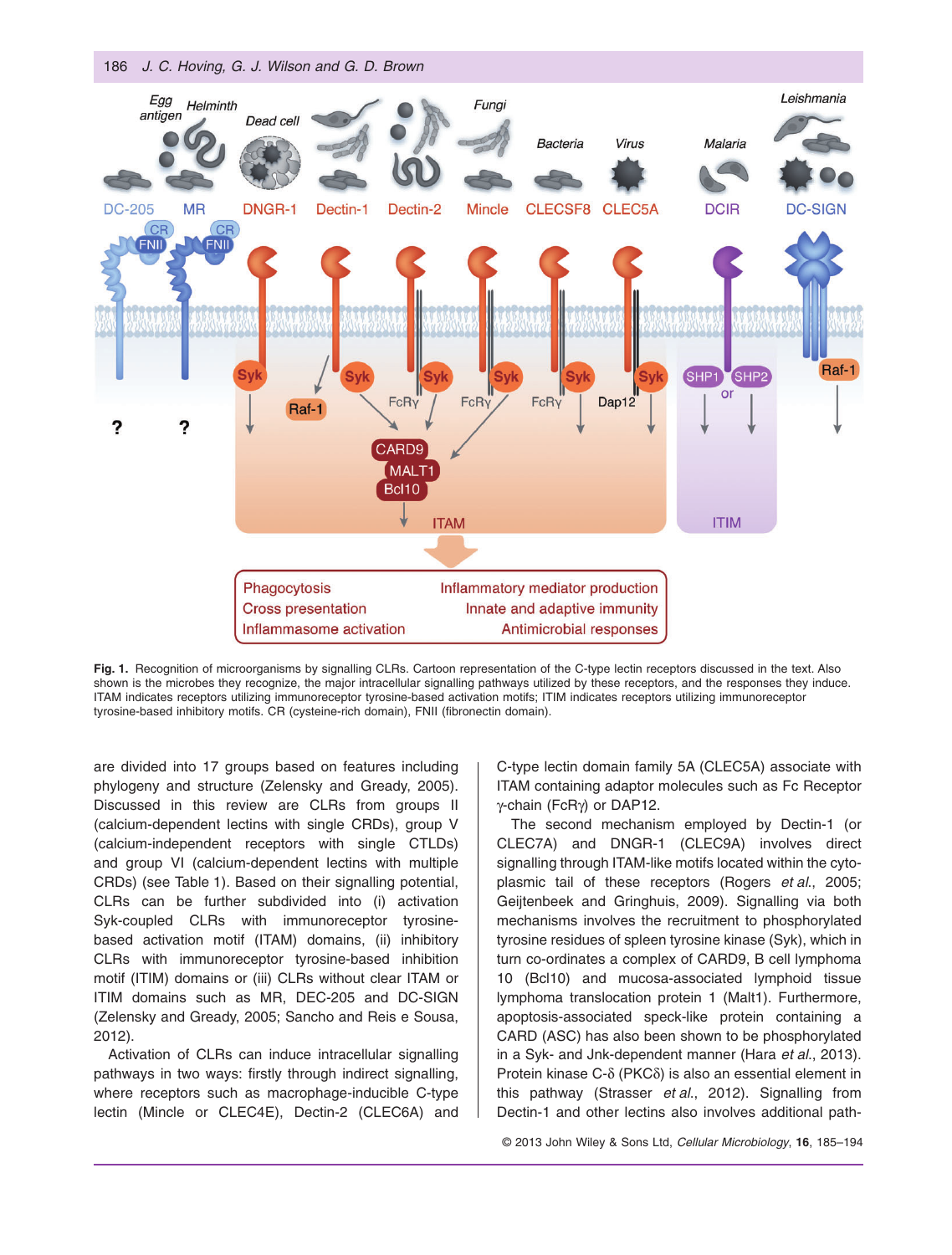#### **Table 1.** Selected CLRs mentioned in this review**.**

|                                                 | <b>CLR</b>                | Ligands                                                                                         | Ligand origin                                                                                                                                          | Selected references                                                                                                                                                                                                 |
|-------------------------------------------------|---------------------------|-------------------------------------------------------------------------------------------------|--------------------------------------------------------------------------------------------------------------------------------------------------------|---------------------------------------------------------------------------------------------------------------------------------------------------------------------------------------------------------------------|
| Group II: Calcium-<br>dependent CRD             | Dectin-2                  | $\alpha$ -mannans<br>O-linked mannobiose-<br>rich<br>glycoprotein                               | M. tuberculosis<br>S. mansoni<br><b>SEA</b><br>C. albicans<br>Malassezia spp.<br><b>HDM</b> allergens                                                  | Ritter et al., 2010; Meevissen et al.,<br>2012; Ishikawa et al., 2013;<br>Prasanphanich et al., 2013; Salazar<br>et al., 2013                                                                                       |
|                                                 | CLECSF8                   | <b>TDM</b>                                                                                      | M. bovis<br>K. pneumonia                                                                                                                               | Miyake et al., 2013; Steichen et al.,<br>2013                                                                                                                                                                       |
|                                                 | Mincle                    | $\alpha$ -mannose<br>mannitol-linked<br>glyceroglycolipid<br>mannosyl fatty acids<br><b>TDM</b> | M. tuberculosis<br>C. albicans<br>Malassezia spp.                                                                                                      | Ishikawa et al., 2009; Lee et al., 2012;<br>Sancho and Reis e Sousa, 2012;<br>Ishikawa et al., 2013                                                                                                                 |
|                                                 | <b>DC-SIGN</b>            | High mannose<br>SlpA                                                                            | $HIV-1$<br><b>Measles</b><br>Dengue<br>Mycobacterium spp.<br>Influenza A<br><b>SEA</b><br>Leishmania spp.<br>Helicobacter pylori<br>Lactobacillus spp. | Gringhuis et al., 2007; Konstantinov<br>et al., 2008; Geijtenbeek and<br>Gringhuis, 2009; Mesman et al.,<br>2012; Avota et al., 2013; Chen<br>et al., 2013; Harman et al., 2013;<br>Hillaire et al., 2013           |
|                                                 | SIGNR3                    | High mannose and fucose                                                                         | L. infantum<br><b>SEA</b>                                                                                                                              | Powlesland et al., 2006; Meevissen<br>et al., 2012; Lefevre et al., 2013;<br>Prasanphanich et al., 2013                                                                                                             |
|                                                 | SIGNR1                    | High mannose and fucose                                                                         | <b>SEA</b>                                                                                                                                             | Galustian et al., 2004; Meevissen<br>et al., 2012; Prasanphanich et al.,<br>2013                                                                                                                                    |
|                                                 | <b>MGL</b>                | Lewis X                                                                                         | <b>SEA</b>                                                                                                                                             | Van Vliet et al., 2005; Meevissen et al.,<br>2012; Tundup et al., 2012                                                                                                                                              |
|                                                 | <b>DCIR</b>               | unknown                                                                                         | $HIV-1$                                                                                                                                                | Sancho and Reis e Sousa, 2012                                                                                                                                                                                       |
| Group V: Calcium-<br>independent<br>non-CRD     | Dectin-1                  | $\beta$ -glucans                                                                                | L. infantum<br>C. albicans<br>Mycobacterium spp.                                                                                                       | Hardison and Brown, 2012; Lefevre<br>et al., 2013                                                                                                                                                                   |
|                                                 | CLEC5A                    | Unknown                                                                                         | Dengue virus<br><b>JEV</b>                                                                                                                             | Chen et al., 2012; Drummond et al.,<br>2013                                                                                                                                                                         |
|                                                 | DNGR-1<br>(CLEC9A)        | F-actin                                                                                         | Vaccinia virus<br>Herpes simplex virus                                                                                                                 | Iborra et al., 2012; Zelenay et al., 2012                                                                                                                                                                           |
| Group VI: Calcium-<br>dependent multiple<br>CRD | Mannose<br>Receptor (MR)  | High mannose<br>Omega-1<br>ManLam                                                               | <b>SEA</b><br>Trichuris muris<br>Mesocestoides corti<br><b>HDM</b> allergens<br>Mycobacterium spp.<br>K. pneumonia<br>S. pneumonia<br>F. tularesis     | Kang et al., 2005; Deschoolmeester<br>et al., 2009; Geijtenbeek and<br>Gringhuis, 2009; Everts et al., 2012;<br>Meevissen et al., 2012; Mishra<br>et al., 2013; Prasanphanich et al.,<br>2013; Salazar et al., 2013 |
|                                                 | <b>DEC-205</b><br>(CD205) | <b>PLA</b>                                                                                      | Y. pestis                                                                                                                                              | Zhang et al., 2008                                                                                                                                                                                                  |

Relevant references are indicated in text.

HDM, house dust mite; HIV, human immunodeficiency virus; JEV, Japanese encephalitis virus ManLam, mannosylated lipoarabinomannan; PLA, plasminogen activator; SEA, schistosoma egg antigen; SlpA, surface layer A protein; TDM, trehalose-6,6′-dimycolate.

ways, such as the Syk-independent activation of Raf-1 (Gringhuis *et al*., 2009). These signalling pathways lead to activation of several downstream molecules, including NFκβ and mitogen-activated protein kinases (MAPK), eventually triggering cellular responses, including phagocytosis, DC maturation, chemotaxis, the respiratory burst, inflammasome activation, and cytokine and other mediator production (Drummond *et al*., 2011; Strasser *et al*., 2012). Moreover, these receptors can also drive the development of adaptive immunity, particularly T helper (Th)1 and Th17 CD4<sup>+</sup> and CD8<sup>+</sup> T cell adaptive responses, although some CLRs are also capable of driving Th2 immunity (Kerrigan and Brown, 2011; Sancho and Reis e Sousa, 2012).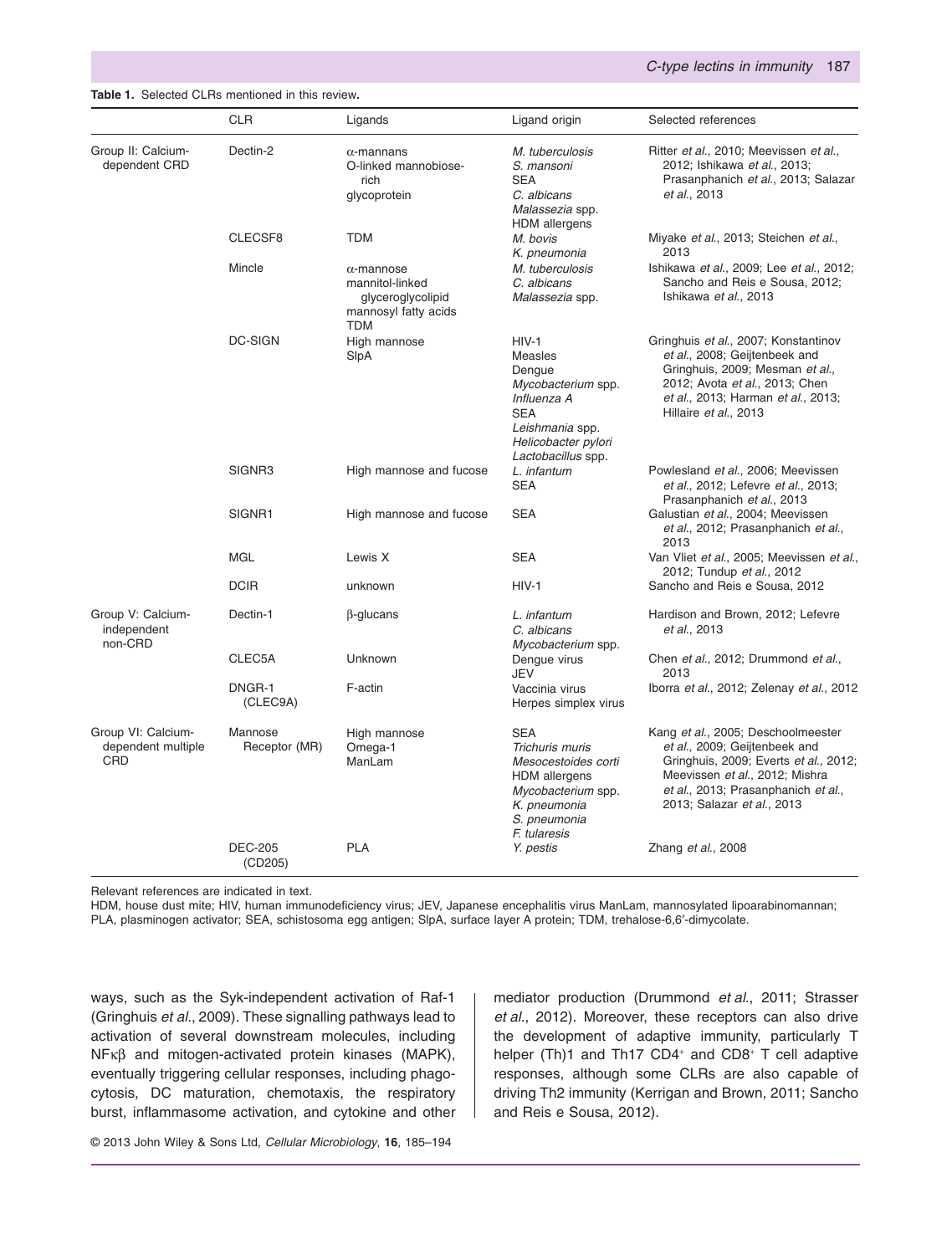#### 188 *J. C. Hoving, G. J. Wilson and G. D. Brown*

While signalling through ITAM-bearing receptors results in cell activation, ITIM-bearing receptors usually mediate inhibitory functions. For example, DCIR contains an ITIM in its cytoplasmic tail which recruits tyrosine phosphatases (SHP-1 and SHP-2) following ligand binding to modulate the signalling pathways induced by other PRRs, such as inhibition of TLR8- or TLR9-induced cytokine production (Geijtenbeek and Gringhuis, 2009). However, the function of inhibitory CLRs is not always clear cut as these receptors can also have activation functions, thereby mediating cellular activation. They may either recruit novel substrates to their cytoplasmic domains or inhibit other inhibitory receptors (Redelinghuys and Brown, 2011).

## **The role of C-type lectins in microbial recognition and immunity**

#### *Bacteria*

The role of CLRs in anti-bacterial immunity has been best characterized for *M. tuberculosis* (MTB). Multiple CLRs including Dectin-1, DC-SIGN, mannose receptor (MR), and Mincle have been implicated in MTB control *in vitro*, however each of these CLRs appears to be redundant in controlling infection *in vivo*. For example, Dectin-1 was shown to be required for the production of IL-12p40 by splenic DCs in response to mycobacteria *in vitro*, but was redundant during infection *in vivo* (Rothfuchs *et al*., 2007; Court *et al*., 2010; Marakalala *et al*., 2010). MR binds to mannose-capped lipoarabinomannan (ManLAM) on the surface of *M. tuberculosis*, mediating bacterial phagocytosis and limiting phagosome–lysosome fusion within macrophages, but loss of the MR did not influence antimycobacterial immunity *in vivo* (Schlesinger *et al*., 1994; Kang *et al*., 2005; Court *et al*., 2010). Mincle mediates recognition of mycobacterial cord factor, trehalose-6,6′-dimycolate (TDM), and was shown to be essential for driving immune responses to TDM *in vivo*, including granuloma formation (Ishikawa *et al*., 2009). Yet Mincle knockout mice had normal granulomas and did not show obvious defects during live MTB infection (Lee *et al*., 2012; Heitmann *et al*., 2013). DC-SIGN recognizes ManLAM and  $\alpha$ -glucan, preventing DC maturation and the production of IL-10 (Geijtenbeek *et al*., 2003; Geurtsen *et al*., 2009). Although mice deficient in a murine homologue for DC-SIGN, SIGNR3<sup>−</sup>/<sup>−</sup> showed defects in early control of MTB, they mounted an efficient anti-mycobacterial adaptive immune response with granulomatous lesions comparable to wild-type controls (Tanne *et al*., 2009).

Despite the apparent redundancy of these receptors *in vivo*, the shared CLR downstream signalling pathway involving CARD9 is critical for protection, as CARD9<sup>−</sup>/<sup>−</sup>

mice present with uncontrolled bacterial replication and exacerbated neutrophilic pulmonary inflammation, which is followed by death (Dorhoi *et al*., 2010). This suggests either that a combination of CLRs or an unknown CLR is essential for protection against MTB. Recently studies have shown that Mincle can form a receptor complex with CLECSF8 (CLEC4D or MCL) and FcεRIγ, and this heterotrimeric complex is proposed to be the functionally optimal form for these CLRs (Lobato-Pascual *et al*., 2013). However, the role of CLECSF8 in live MTB infection has not been defined.

Recently, CLECSF8 was also shown to be important in the resolution of pneumonia caused by *Klebsiella pneumoniae* (Steichen *et al*., 2013). CLECSF8<sup>−</sup>/<sup>−</sup> mice were more susceptible than wild-type mice to pneumonic sepsis, with increased bacterial burdens, hyperinflammation and severe lung pathology which correlated with a massive accumulation of neutrophils. These results suggest that CLECSF8 plays an important role in resolution of inflammation, and is the first report describing a physiological function for this CLR.

In addition to *M. tuberculosis*, DC-SIGN also interacts with a wide range of other bacterial pathogens including *M. leprae*, *Helicobacter pylori* and Lactobacillus species (Geijtenbeek and Gringhuis, 2009). *Lactobacillus reuteri* and *L. casei* have been shown to bind DC-SIGN and induce regulatory T-cells (Smits *et al*., 2005), while surface (S) layer A protein (SlpA) on the surface of *L. acidophilus* has been identified as a ligand of this CLR (Konstantinov *et al*., 2008). The MR also recognizes a number of other mannose-expressing bacterial species, including *M. kansasii*, *K. pneumonia*, *Streptococcus pneumoniae* and *Francisella tularensis*. However, the MR seems not to be essential during infection with these pathogens *in vivo* (Geijtenbeek and Gringhuis, 2009).

Other less well characterized CLRs have also been shown to recognize bacteria. DEC-205, for example, is a member of the mannose receptor family and binds to plasminogen activator (PLA) on the surface of *Yersinia pestis*, which mediates bacterial attachment (Lähteenmäki *et al*., 1998). This CLR was found to promote dissemination of this pathogen, and this had detrimental implications for the host (Zhang *et al*., 2008).

#### *Viruses*

Viruses are abundant, rapidly evolving pathogens which pose a continual challenge to the host immune system. Unlike the predominantly protective responses that CLRs mediate to other pathogens, viral recognition by CLRs tends to favour transmission, infection and inflammation. Recognition of HIV by DC-SIGN is a well characterized example of the detrimental effect of CLR signalling in

© 2013 John Wiley & Sons Ltd, *Cellular Microbiology*, **16**, 185–194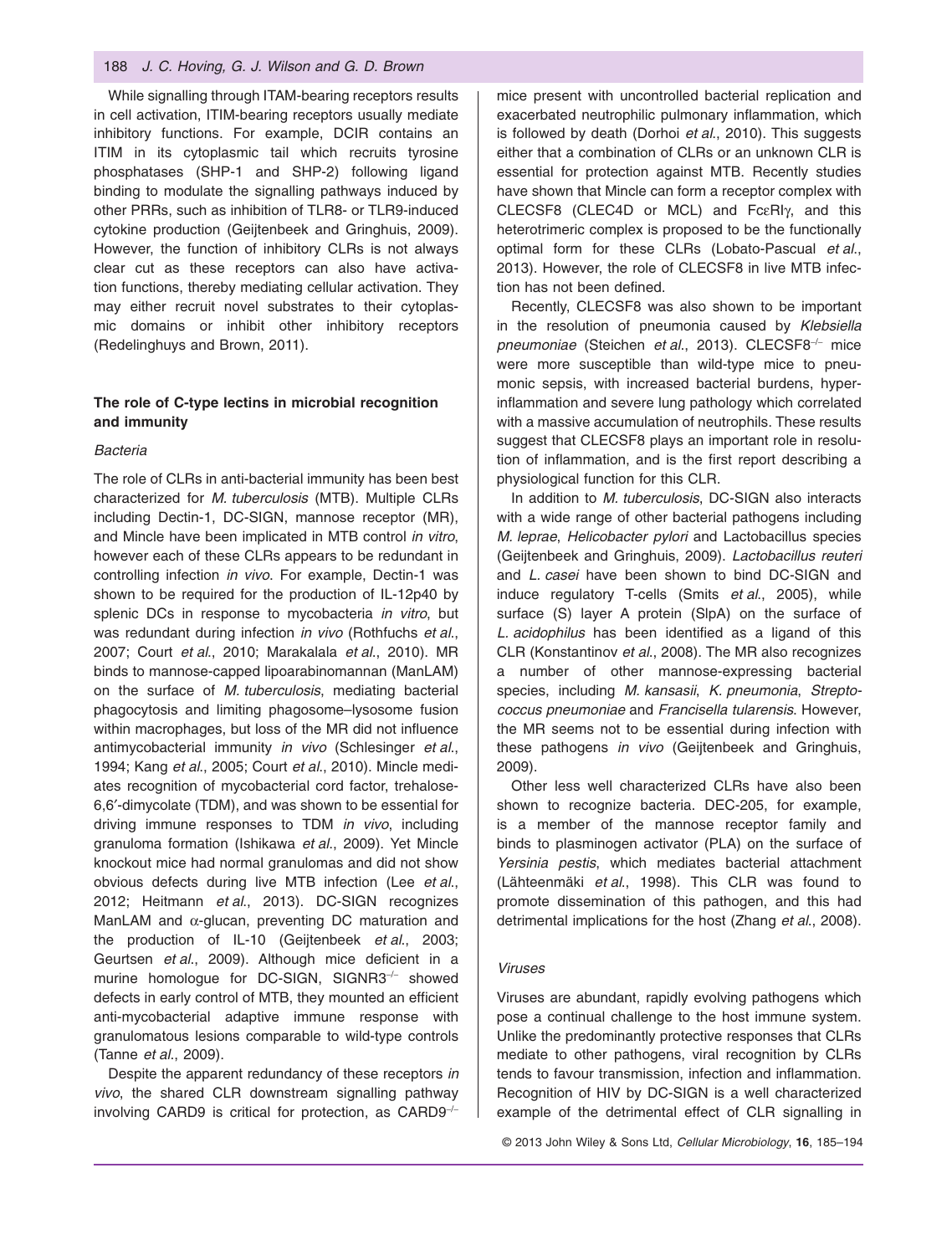response to a virus. Firstly, binding of HIV-1 to DC-SIGN not only modulates TLR-induced IL-10 production by signalling via Raf-1, but also impairs T cell proliferation and TLR-induced dendrite formation of DCs (Gringhuis *et al*., 2007). Secondly, HIV gp120 facilitates DC-SIGNmediated viral entry into the cells, results in infected CD4<sup>+</sup> target cells (Harman *et al*., 2013) and accelerated DC apoptosis, negatively affecting DC maturation which would normally promote pathogen recognition by the immune system (Chen *et al*., 2013). Therefore, preventing HIV from binding to mucosal DCs by blocking CLRs could potentially prevent HIV transmission.

DC-SIGN ligands are not limited to HIV but include a range of other viruses, such as Cytomegalovirus, Dengue virus, Ebola virus, Hepatitis C virus, SARS-coronavirus, West Nile virus and the Measles virus (Mesman *et al*., 2012; Avota *et al*., 2013; Hillaire *et al*., 2013). More recently, DC-SIGN was shown to assist in the replication of Influenza A virus, by binding to glycans on haemagglutinin, promoting viral binding to cells and internalization *in vitro* (Hillaire *et al*., 2013). However, the contribution of DC-SIGN was dependent on the extent of the glycosylation of viral haemagglutinin.

Viral exploitation of CLRs can also induce proinflammatory cytokines leading to severe pathology for the host. Previously, MR and CLEC5A have been shown to bind Dengue virus *in vitro* leading to infection of macrophages and inflammasome activation respectively. Unlike conventional CLRs which are involved in Dengue virus entry into target cells, CLEC5A regulates virus-induced pro-inflammatory cytokines and blocking CLEC5A-mediated signalling attenuates pro-inflammatory cytokine production by infected macrophages, reducing mortality, and maintaining host immunity, leading to resolution of infection. This indicates that CLEC5A is critical in regulating inflammatory reactions triggered by pathogens. The elevated levels of TNF- $\alpha$ during infection were associated with DAP12 activation, suggesting that CLEC5A directly interacts with the Dengue virion (Chen *et al*., 2008). Similarly, Japanese encephalitis virus (JEV) also binds CLEC5A directly, and induces neuro-inflammation through DAP12 activation in macrophages. Blocking CLEC5A reduced neuronal damage, pro-inflammatory cytokine secretion, blood-brain barrier permeability, and cellular infiltration into the central nervous system (CNS) *in vivo* (Chen *et al*., 2012). Together these studies suggest that CLR blockage could alleviate tissue damage and increase survival of patients with virus-induced inflammatory diseases.

In contrast to these detrimental roles, CLRs can also induce protective responses. This is exemplified by DNGR-1 (CLEC9A) in the control of both vaccinia (Iborra *et al*., 2012) and Herpes Simplex (Zelenay *et al*., 2012) viruses. DNGR-1 is expressed by a subset of DC's and

detects dead cells, promoting antigen cross-presentation to CD8<sup>+</sup> T cells. Although DNGR-1-deficient DCs are activated following interaction with virus-infected cells, they are no longer capable of cross-presenting antigens. This results in weaker CD8<sup>+</sup> T-cell responses, delayed lesion resolution and a higher viral load, suggesting that tissue damage sensing by DNGR-1 is a key component in antiviral immunity.

Another example of protective responses mediated by CLRs is the role of DCIR during infection with Chikungunya virus (Long *et al*., 2013). DCIR<sup>−</sup>/<sup>−</sup> mice developed more severe inflammatory disease with a skewed cytokine response both *in vivo* and *in vitro*. Thus the inhibitory functions of this receptor play an important role in suppressing pathological inflammatory responses induced by this pathogen (Long *et al*., 2013).

#### *Helminths*

Helminth parasites drive host CD4<sup>+</sup> Th cells toward Th2 and anti-inflammatory responses, and induce alternative activation of macrophages. Helminth glycans are thought to play a critical role in driving these responses, and given the large number of glycan moieties they possess; it is likely that many CLRs are involved in immunity to these pathogens. Soluble egg antigen (SEA) of *Schistosoma mansoni* cercariae was the first parasitespecific ligand for DC-SIGN described (Meyer *et al*., 2005). Subsequently, glycoproteins from SEAs of several schistosome species (*S. mansoni*, *S. hematobium*, *S. japonicum*) have been described as ligands for DC-SIGN (van Die *et al*., 2003).

Other signalling CLRs have been shown to recognize SEA or *S. mansoni* glycans, although not all of the actual ligands have been identified. Among these, Dectin-2 recognizes an unknown ligand in SEA; SIGNR1, SIGNR3 and MR all recognize Lewis *x* and high-mannose N-glycans; and macrophage galactose lectin (MGL) recognizes Lewis x, LDN and LDN-F in SEA (Meevissen *et al*., 2012; Prasanphanich *et al*., 2013). Furthermore, MR recognizes Omega-1 in SEA and conditions DCs for Th2 priming (Everts *et al*., 2012). Dectin-2, in particular, was the first Syk-coupled CLR to be associated with helminth infections, and plays a role in regulating helminth immune responses by indirectly reducing Th2-mediated pathology. Here, Dectin-2 was found to induce active IL-1β secretion by activating the Nlrp3 inflammasome in response to *S. mansoni* SEA (Ritter *et al*., 2010).

Other CLRs have also been implicated in anti-helminth immunity but their role *in vivo* is less clear. For example, murine SIGNR1 (a homologue of DC-SIGN) binds SEA *in vitro*, but SIGNR1<sup>−</sup>/<sup>−</sup> mice mount a normal response during *S. mansoni* infection. Both MGL and DC-SIGN are able to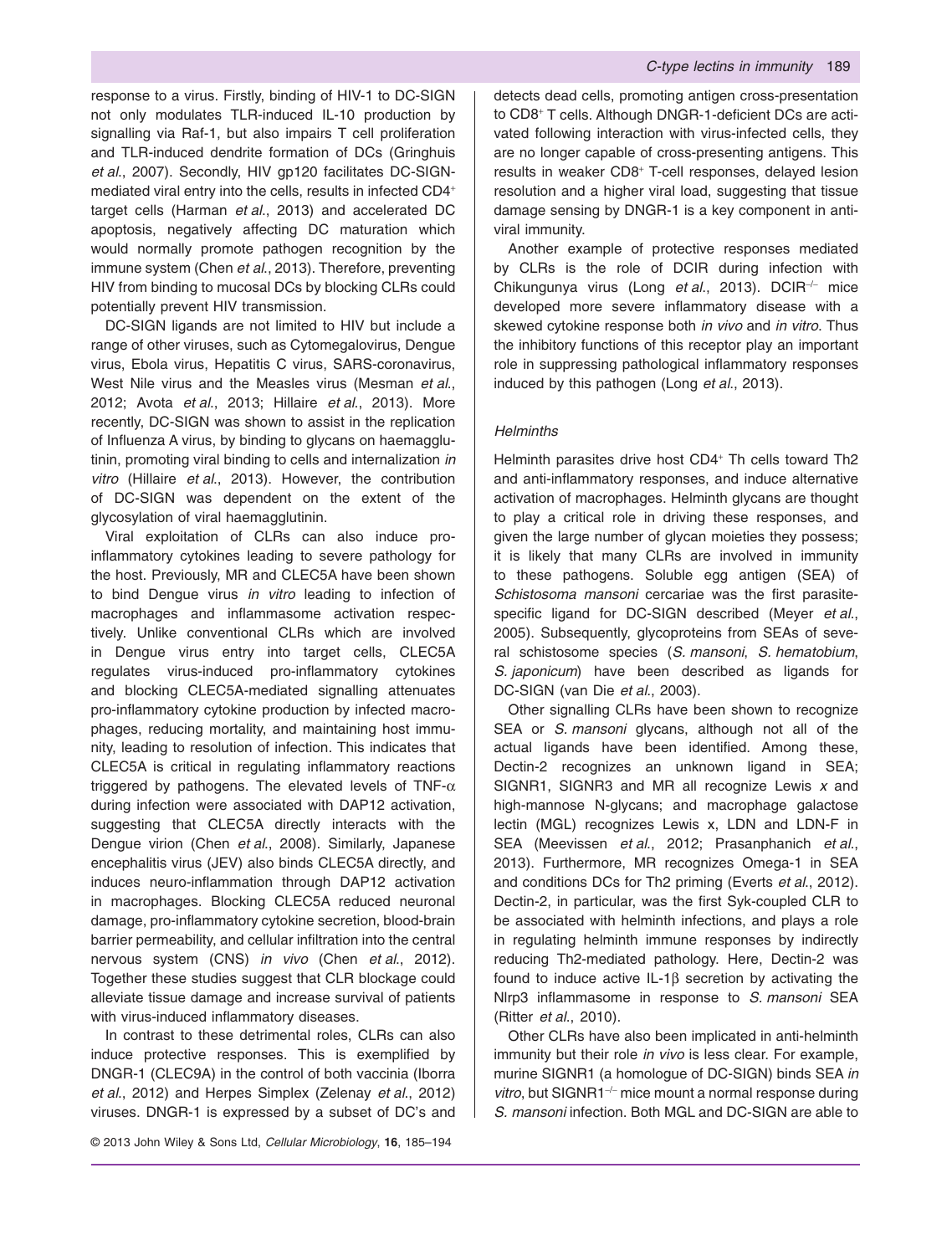recognize SEA antigens, but the importance of these interactions *in vivo* is still unknown (Meevissen *et al*., 2012; Tundup *et al*., 2012). Similarly, MR was shown to bind *Trichuris muris* excretory/secretory proteins but did not affect parasite clearance, as MR<sup>-/−</sup> mice cleared the infection normally (Deschoolmeester *et al*., 2009).

Notably, a recent publication has shown a role for MR against *Mesocestoides corti*, a tape worm that releases glycan antigens within the CNS causing neurocysticercosis (Mishra *et al*., 2013). *In vivo*, MR<sup>−</sup>/<sup>−</sup> mice have increased survival, with accumulation of regulatory granulocytic myeloid cells and reduced T cell numbers. Therefore, the pathogenesis of neurocysticercosis appears to be directly attributable to the immune response against the parasite induced by MR. Although these *in vivo* results should be interpreted with caution due to the fact that a microRNA (miR-511-1) is encoded within the MR gene and co-regulated with MR, possibly influencing the observed phenotype (Tserel *et al*., 2011).

In the context of Th2 immunity, CLRs also play a key role in promoting allergic responses. Of particular importance are MR, DC-SIGN and Dectin-2 (Salazar *et al*., 2013). While, MR and DC-SIGN both recognize *Dermatophagoides pteronyssinus* group 1 antigen (Der p 1) from house dust mite (HDM), Dectin-2 recognizes both HDM (*D. farinae* and *D. pteronyssinus*) and mold (*Aspergillus fumigatus*) extracts. Dectin-2 was found to trigger the generation of cysteinyl leucotrienes (cys-LT), which mediated pulmonary inflammation. In absence of LTC4 synthase (a critical enzyme in cys-LT generation) or the cys-LT receptor, pulmonary inflammation was reduced (Barret *et al*., 2009).

#### *Protozoa*

Several CLRs have been implicated in the recognition of *Leishmania* species, but their role is only starting to be understood. DC-SIGN and L-SIGN (a close homologue of DC-SIGN which also recognizes high-mannose glycans) molecule have both been shown to recognize *Leishmania*, but the receptors differ in their ability to interact with these organisms, depending on the species and the stage of parasite maturation (Caparros *et al*., 2005). Dectin-1 and MR have been shown to be crucial for the 'killing' response against *L. infantum*, by inducing ROS in macrophages and *triggering Syk-coupled secretion of IL-1β* (Lefevre *et al*., 2013). SIGNR3, on the other hand, has been lined with parasite survival both *in vivo* and *in vitro*, by inhibiting the LTB4/IL-1β axis (Lefevre *et al*., 2013). As LTB4 is known to play a crucial role in the mechanisms responsible for killing *Leishmania*, specifically through the activation of IL-1β; it has been suggested that elevated LTB4 benefits the host while reduced LTB4 benefits the pathogen. These studies highlight the

divergent but essential roles of CLRs in *Leishmania* pathogenesis.

CARD9 has recently been linked to cerebral malaria (CM), where its expression was upregulated in a mouse model induced by Plasmodium Berghei (Hafalla *et al*., 2012). However, CARD9<sup>-/−</sup> mice were not protected from infection, suggesting that CM develops independently of CARD9 despite its upregulation during disease. In contrast, striking protection against CM was observed when DNGR-1<sup>+</sup> DCs were depleted. Protection was associated with reduced numbers of CD8<sup>+</sup> cells, reduced parasite burdens in the brain and reduced IFN-γ levels (Piva *et al*., 2012). More recently a study using DCIR<sup>−</sup>/<sup>−</sup> mice also demonstrated significant survival compared with wildtype controls. Protection was associated with reduced CD8<sup>+</sup> cells and reduced brain inflammation, highlighting the activation functions of some inhibitory receptors (Redelinghuys and Brown, 2011; Maglinao *et al*., 2013). Although the specific mechanism underlying this protection is unknown, it is clear that CLRs play a critical role in CM.

#### *Fungi*

Innate and adaptive immune responses to fungi are primarily mediated by CLRs, with Dectin-1 being the best characterized in the context of fungal infections (Hardison and Brown, 2012). For fungal infections innate and adaptive immune responses are primarily regulated by CLRs. Due to the rapid increase of advances made in this field we will discuss some of the recent studies which have dissect CLR-mediated mechanisms involved in antifungal immunity. Dectin-1 recognizes β-glucan and induces multiple cellular functions through its cytoplasmic signalling domain, and is essential for protective immune response to *Candida albicans* and other fungi in mice and humans. Recently we have discovered that the requirement for Dectin-1 in the control of *C. albicans* is strain specific, as different *C. albicans* strains have variations in the composition and nature of their cell walls which only become apparent during infection *in vivo* (Marakalala *et al*., 2013). Dectin-1-mediated protection to *C. albicans* infections has also recently been attributed to the production of type I IFN by renal infiltrating DCs, a response which required Syk, CARD9 and IRF5 (del Fresno *et al*., 2013). Other signalling CLRs which play important roles include Dectin-2, Mincle, DC-SIGN and the MR (Hardison and Brown, 2012).

The influence of the fungal microbiota on immune regulation is another recent area of progress. The mammalian intestinal microbiota was found to include a myriad of fungal species, with over 100 known and 100 novel fungal species being identified (Iliev *et al*., 2012). Mice lacking Dectin-1 were shown to have increased susceptibility to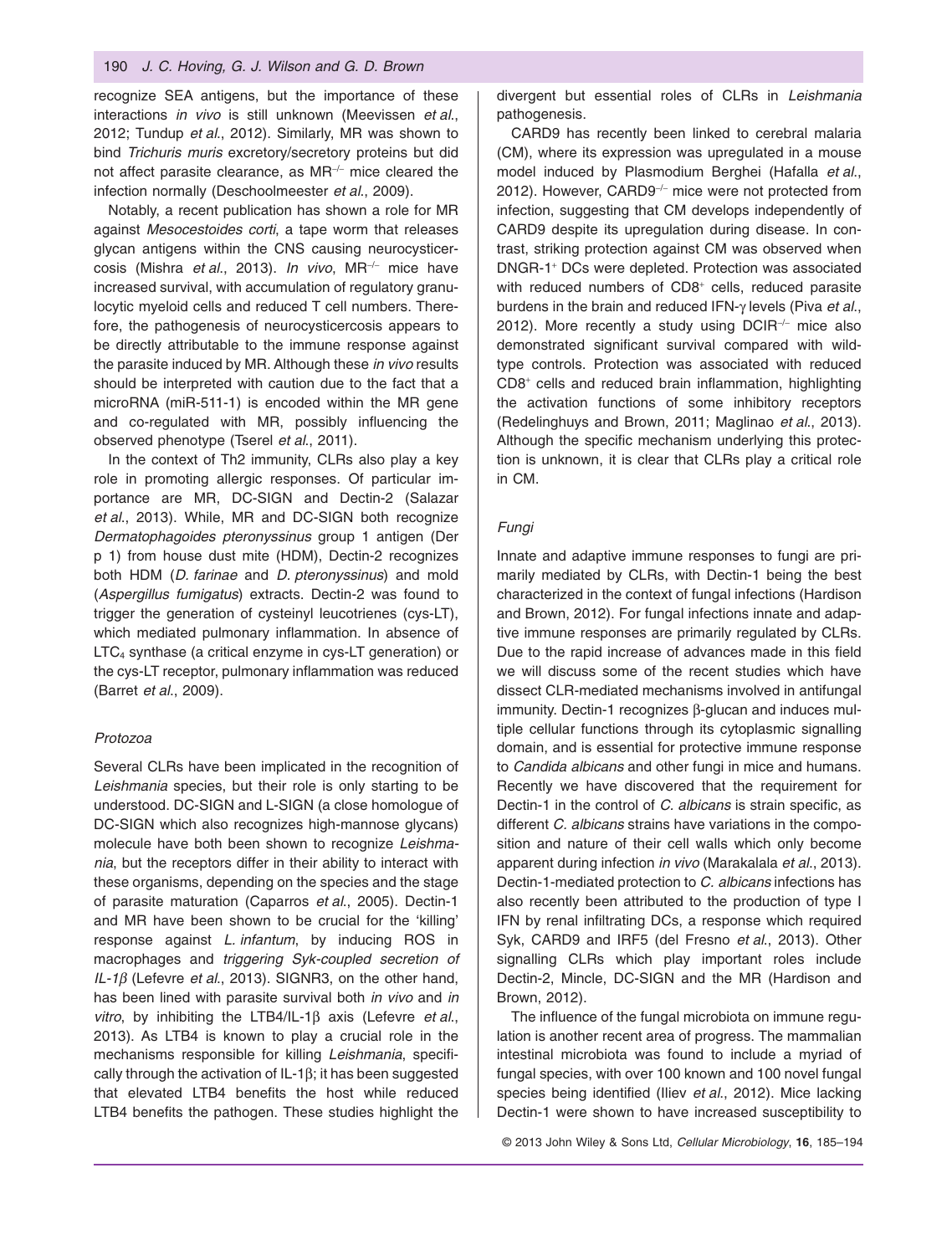dextran sodium sulfate (DSS) induced colitis when specific fungal species were present in their gastrointestinal tract. Moreover, a polymorphism of Dectin-1 was identified which associated with patients presenting with severe ulcerative colitis (Iliev *et al*., 2012). Similarly, SIGNR3 recognition of fungi was shown to influence immune regulation in the gut, as SIGNR3<sup>−</sup>/<sup>−</sup> mice exhibit an exacerbated DSS-induced colitis compared with wild-type controls (Eriksson *et al*., 2013). Together, these studies highlight the importance of fungal recognition by CLRs and the role this plays in maintaining intestinal immune homeostasis and control of disease.

As we have already discussed, CLRs are important in initiating innate immunity and link pathogen recognition to the development of adaptive immunity. More recently, the concept of innate immune memory or 'trained immunity' has emerged and challenged conventional paradigms of T and B cell-mediated adaptive memory. Essentially, trained immunity is induced after a primary infection or vaccination, confers protection independently of T or B cells, mediated by innate immune cells such as NK cells and monocytes/macrophages, and increases resistance to infection by the same or other pathogens (Netea *et al*., 2011; Netea, 2013). Trained immunity can be distinguished from immune priming due to the fact that after recovery from infection, innate immune responses do not return to the steadystate level. This is due to the epigenetic reprogramming of innate immune cells rather than the short-lived change of state seen in immune priming. Dissecting the mechanisms involved in trained immunity provides an exciting new approach to protection against infection. A role for CLRs in trained immunity has recently been described, where the reprogramming of monocytes by Dectin-1/ Raf-1 signalling prevented infection with *C. albicans* and other organisms (Quintin *et al*., 2012). Insights into trained immunity triggered by CLRs could therefore form the basis for novel strategies in immunotherapy and vaccination.

Lastly, it is well established that collaboration between CLRs and TLRs initiates optimal antifungal responses. In fact, the collaborative responses induced by Dectin-1 and TLR2 was one of the first collaborative PRR responses ever described (Hardison and Brown, 2012). A more recent example of the importance of such collaboration is the recognition of *Fonsecaea pedrosoi*. This organism, which causes chromoblastomycoses, was shown to be recognized by CLRs, but not TLRs, and this resulted in defective inflammatory responses and susceptibility to infection. Amazingly, exogenous administration of TLR agonists restored protective inflammatory responses and led to clearance of the infection *in vivo* (Sousa *et al*., 2011). This approach is now being tested in humans (G.D.B., unpubl. data).

## **Conclusions**

It is well established that CLRs play an important role in recognizing fungi and orchestrate both innate and adaptive immune responses to these pathogens. Recent discoveries have revealed an ever increasing repertoire of pathogens that are also recognized by these receptors, including bacteria, helminths and protozoa. Moreover, we are discovering that CLRs play key roles in autoimmunity, allergy and in maintaining homeostasis. Yet we are only just beginning to understanding the importance of these receptors, and the next few years are likely to yield a wealth of exciting new breakthroughs.

#### **Acknowledgements**

This work was supported in part by the Wellcome Trust, Medical Research Council (UK) and the University of Cape Town. J.C. Hoving is a Carnegie Corporation postdoctoral researcher at the University of Cape Town. We apologize of all our colleagues whose important contributions we could not cite due to space constraints. The authors disclose no conflicts of interest.

#### **References**

- Akira, S., Uematsu, S., and Takeuchi, O. (2006) Pathogen recognition and innate immunity. *Cell* **124:** 783–801.
- Avota, E., Koethe, S., and Schneider-Schaulies, S. (2013) Membrane dynamics and interactions in measles virus dendritic cell infections. *Cell Microbiol* **15:** 161–169.
- Barret, N.A., Maekawa, A., Rahman, O.M., Austen, F., and Kanaoka, Y. (2009) Dectin-2 recognition of house dust mite triggers cysteinyl leukotriene generation by dendritic cells. *J Immunol* **182:** 1119–1128.
- Broz, P., and Monack, D.M. (2013) Newly described pattern recognition receptors team up against intracellular pathogens. *Nat Rev Immunol* **13:** 551–565.
- Caparros, E., Serrano, D., Puig-Kroger, A., Riol, L., Lasala, F., Martinez, I., *et al*. (2005) Role of the C-type lectins DC-SIGN and L-SIGN in Leishmania interaction with host phagocytes. *Immunobiology* **210:** 185–193.
- Chen, S., Liu, R., Wu, M., Lin, Y., Chen, S., Tan, D.T., *et al*. (2012) CLEC5A regulates Japanese encephalitis virusinduced neuroinflammation and lethality. *PLoS Pathog* **8:** e1002655.
- Chen, S.T., Lin, Y.L., Huang, M.T., Wu, M.F., Cheng, S.C., *et al*. (2008) CLEC5A is critical for dengue-virus-induced lethal disease. *Nature* **453:** 672–676.
- Chen, Y., Hwang, S., Chan, V.S.F., Chung, N.P.Y., Wang, S., Li, Z., *et al*. (2013) Binding of HIV-1 gp120 to DC-SIGN promotes ASK-1-dependent activation-induced apoptosis of human dendritic cells. *PLoS Pathog* **9:** e1003100.
- Court, N., Vasseur, V., Vacher, R., Frémond, C., Shebzukhov, Y., *et al*. (2010) Partial redundancy of the PRRs, scavenger receptors, and C-type lectins for the long-term control of MTB infection. *J Immunol* **15:** 7057–7070.
- Deschoolmeester, M.L., Martinez-Pomares, L., Gordon, S., and Else, K.J. (2009) The mannose receptor binds Trichuris muris excretory/secretory proteins but is not essential for protective immunity. *Immunology* **126:** 246– 255.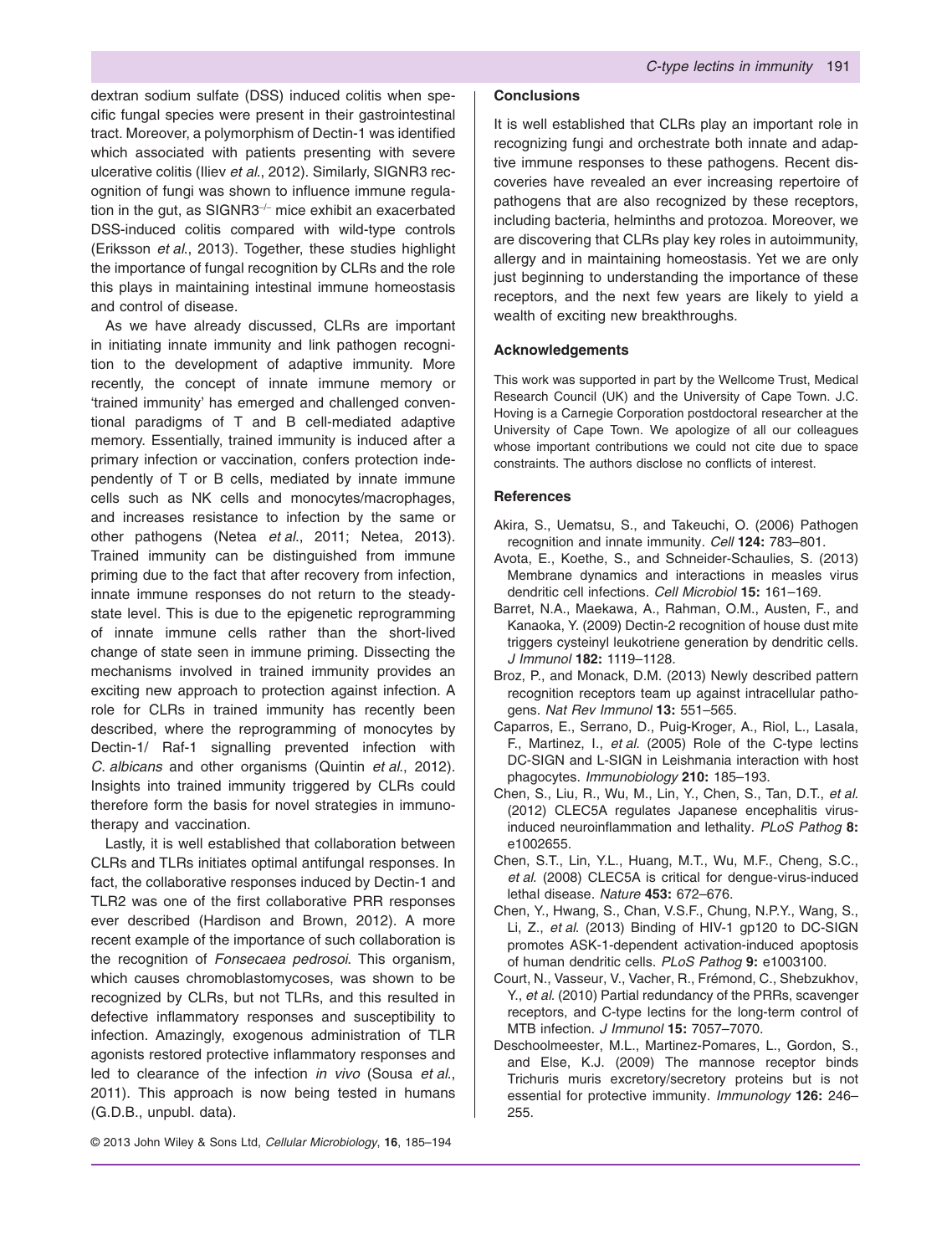- van Die, I., van Vliet, S.J., Nyame, A.K., Cummings, R.D., Bank, C.M., *et al*. (2003) The dendritic cell-specific C-type lectin DC-SIGN is a receptor for *Schistosoma mansoni* egg antigen and recognizes the glycan antigen Lewis x. *Glycobiology* **13:** 471–478.
- Dorhoi, A., Desel, C., Yeremeev, V., Pradl, L., Brinkmann, V., Mollenkopf, H.J., *et al*. (2010) The adaptor molecule CARD9 is essential for tuberculosis control. *J Exp Med* **12:** 777–792.
- Drummond, R.A., and Brown, G.D. (2013) Signaling C-type lectins in antimicrobial immunity. *PLoS Pathog* **9:** e1033417.
- Drummond, R.A., Saijo, S., Iwakura, Y., and Brown, G.D. (2011) The role of Syk/CARD9 coupled C-type lectins in antifungal immunity. *Eur J Immunol* **41:** 276–281.
- Eriksson, M., Johannssen, T., von Smolinski, D., Gruber, A.D., Seeberger, P.H., and Lepenies, B. (2013) The c-type lectin receptor SIGNR3 binds to fungi present in commensal microbiota and influences immune regulation in experimental colitis. *Front Immunol* **4:** 196.
- Everts, B., Hussaarts, L., Driessen, N.N., Meevissen, M.H.J., Schramm, G., van der Ham, A.J., *et al*. (2012) Schistosome-derived omega-1 drives Th2 polarization by suppressing protein synthesis following internalization by the mannose receptor. *J Exp Med* **209:** 1753–1767.
- del Fresno, C., Soulat, D., Roth, S., Blazek, K., Udalova, I., Sancho, D., *et al*. (2013) Interferon-β production via dectin-1-Syk-IRF5 signalling in dendritic cells in crucial for immunity to *C. albicans*. *Immunity* **38:** 1176–1186.
- Galustian, C., Park, C.G., Chai, W., Kiso, M., Bruening, S.A., Kang, Y.S., *et al*. (2004) High and low affinity carbohydrate ligands revealed for murine SIGN-R1 by carbohydrate array and cell binding approaches, and differing specificities for SIGN-R3 and langerin. *Int Immunol* **16:** 853–866.
- Geijtenbeek, T.B.H., and Gringhuis, S.I. (2009) Signaling through C-type lectin receptors: shaping immune responses. *Nat Rev Immunol* **9:** 465–479.
- Geijtenbeek, T.B.H., Van Vliet, S.J., Koppel, E.A., Sanchez-Herandez, M., Vandenbroucke-Grauls, C.M., Appelmelk, B., and van Kooyk, Y. (2003) Mycobacteria target DC-SIGN to suppress dendritic cell function. *J Exp Med* **197:** 7–17.
- Geurtsen, J., Chedammi, S., Mesters, J., Cot, M., Driessen, N.N., *et al*. (2009) Identification of mycobacterial alphaglucan as a novel ligand for DC-SIGN: involvement of mycobacterial capsular polysaccharides in host immune modulation. *J Immunol* **183:** 5221–5231.
- Gringhuis, S.I., den Dunnen, J., Litjens, M., van het Hof, B., van Kooyk, Y., and Geijtenbeek, T.B.H. (2007) C-type lectin DC-SIGN modulates toll-like receptor signalling via Raf-1 kinase-dependent acetylation of transcription factor NF-kappa B. *Immunity* **26:** 605–616.
- Gringhuis, S.I., den Dunnen, J., Litjens, M., van der Vlist, M., Wevers, B., Bruijns, J S.C., and Geijtenbeek, T.B.H. (2009) Dectin-1 directs T helper cell differentiation by controlling noncanonical NK-kappaB activation through Raf-1 and Syk. *Nat Immunol* **10:** 203–213.
- Hafalla, J.C., Burgold, J., Dorhoi, A., Gross, O., Ruland, J., Kaufmann, S.H.E., and Matuschchewski, K. (2012) Experimental cerebral malaria develops independently of CARDsignalling. *Infect Immun* **80:** 1274–1279.
- Hara, H., Tsuchiya, K., Kawamura, I., Fang, R., Hernandez-Cuellar, E., Shen, Y., *et al*. (2013) Phosphorylation of the adaptor ASC acts as a molecular switch that controls the formation of speck-like aggregates and inflammasome activity. *Nat Immunol* **14:** 1247–1255.
- Hardison, S.E., and Brown, G.D. (2012) C-type lectin receptors orchestrate anti-fungal immunity. *Nat Immunol* **13:** 817–822.
- Harman, A.N., Kim, M., Nasr, N., Sandgren, K.J., and Cameron, P.U. (2013) Tissue dendritic cells as portals for HIV entry. *Rev Med Virol* **23:** 319–333.
- Heitmann, L., Schoenen, H., Ehlers, S., Lang, R., and Holscher, C. (2013) Mincle is not essential for controlling M. tuberculosis infection. *Immunobiology* **218:** 506–516.
- Hillaire, L.B., Nieuwekoop, N.J., Boon, A.C.M., de Mutsert, G., Vogelzang-van Trierum, S.E., *et al*. (2013) Binding of DC-SIGN to the Hemagglutinin of Influenza A viruses supports virus replication in DC-SIGN expressing cells. *PLoS ONE* **8:** e56164.
- Iborra, S., Izquierdo, H.M., Matinez-Lopez, M., Blanco-Menendez, N., Reis e Sousa, C., and Sancho, D. (2012) The DC receptor DNGR-1 mediates cross-priming of CTLs during vaccinia virus infection in mice. *J Clin Invest* **122:** 1268–1243.
- Iliev, I.D., Funari, V.A., Taylor, K.D., Nguyen, Q., Reyes, C.N., Strom, S.P., *et al*. (2012) Interactions between commensal fungi and the C-type lectin receptor Dectin-1 influence colitis. *Science* **336:** 1314–1317.
- Ishikawa, E., Ishikawa, T., Morita, Y.S., Toyonaga, K., Yamada, H., Takeuchi, O., *et al*. (2009) Direct recognition of the mycobacterial glycolipid trehalose dimycolate, by C-type lectin Mincle. *J Exp Med* **206:** 2879–2888.
- Ishikawa, T., Itoh, F., Yoshida, S., Saijo, S., Matsuzawa, T., Gonoi, T., *et al*. (2013) Identification of distinct ligands for the C-type lectin receptors mincle and Dectin-2 in the pathogenic fungus Malassezia. *Cell Host Microbe* **13:** 477– 488.
- Kang, P.B., Azad, A.K., Torrelles, J.B., Kaufman, T.M., Beharka, A., *et al*. (2005) The human macrophage MR directs MTB lipoarabinomannan-mediated phagosome biogenesis. *J Exp Med* **202:** 987–999.
- Kerrigan, A.M., and Brown, G.D. (2011) Syk-coupled C-type lectins in immunity. *Trends Immunol* **32:** 151–156.
- Konstantinov, S.R., Smidt, H., de Vos, W.M., Bruijns, S.C., Singh, S.K., *et al*. (2008) S layer protein A of *Lactobacillus acidophilus* NCFM regulates immature dendritic cell and T cell functions. *Proc Natl Acad Sci USA* **105:** 19474–19479.
- Lähteenmäki, K., Virkola, R., Sarén, A., Emödy, L., and Korhonen, T.K. (1998) Expression of plasminogen activator pla of *Yersinia pestis* enhances bacterial attachment to the mammalian extracellular matrix. *Infect Immun* **66:** 5755– 5762.
- Lee, W.B., Kang, J.S., Yan, J.J., Lee, M.S., Jeon, B.Y., Cho, S.N., and Kim, Y.J. (2012) Neutrophils promote mycobacterial trehalose dimycolate-induced lung inflammation via the Mincle pathway. *PLoS Pathog* **8:** e1002614.
- Lefevre, L., Lugo-Villarino, G., Meunier, E., Valentin, A., Olagnier, D., Authier, H., *et al*. (2013) The C-type lectin receptors Dectin-1, MR, and SIGNR3 contribute both positively and negatively to the macrophage response to *Leishmania infantum*. *Immunity* **38:** 1–12.

© 2013 John Wiley & Sons Ltd, *Cellular Microbiology*, **16**, 185–194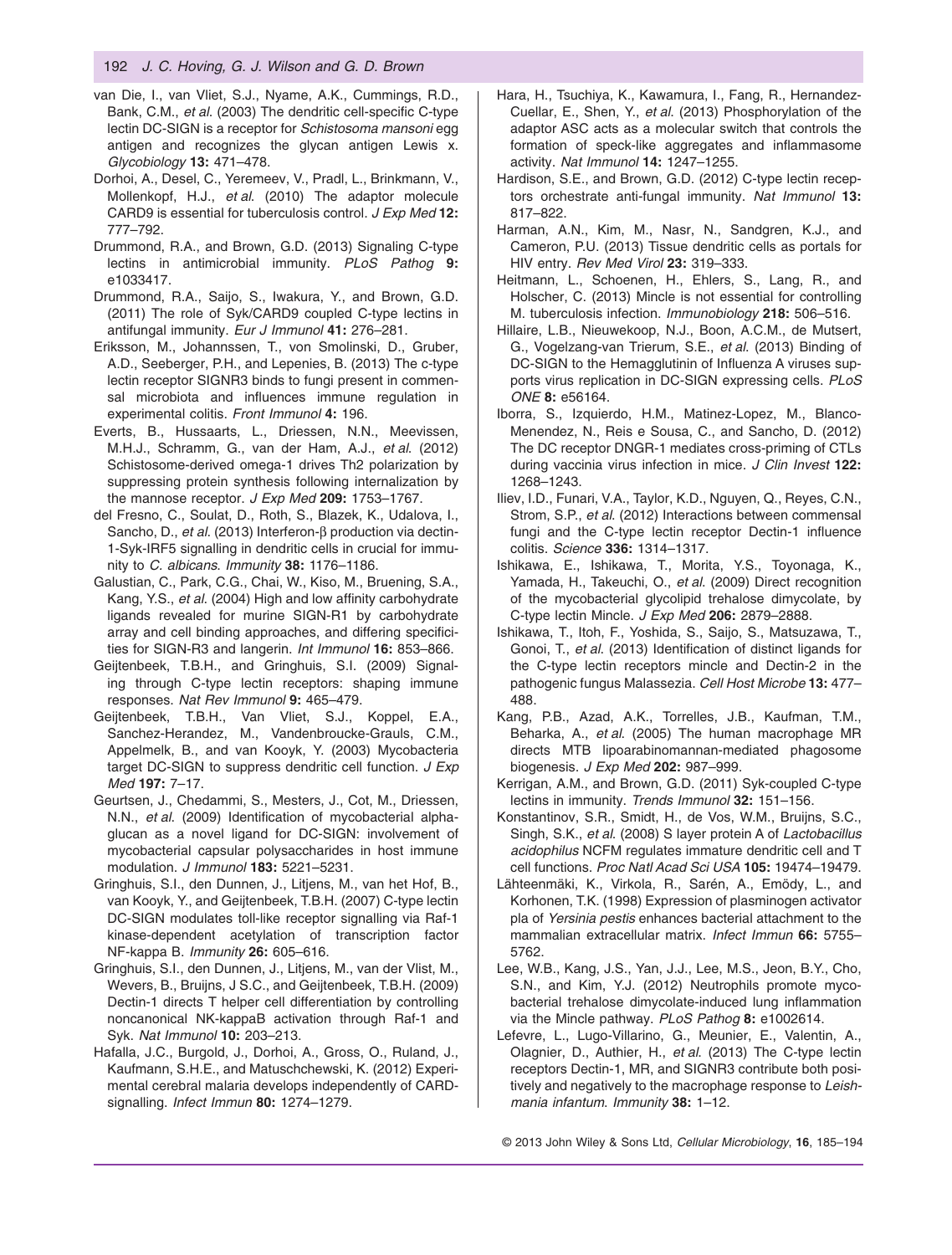- Lobato-Pascual, A., Saether, P.C., Fossum, S., Dissen, E., and Daws, M.R. (2013) Mincle, the receptor for mycobacterial cord factor, forms a functional receptor complex with MCL and FcεRI-γ. *Eur J Immunol* **43:** 3167– 3174.
- Long, K.M., Whitmore, A.C., Ferris, M.T., Sempowski, G.D., McGee, C., Trollinger, B., *et al*. (2013) Dendritic cell immunoreceptor regulates Chikungunya virus pathogenesis in mice. *J Virol* **87:** 5697–5706.
- McGuinness, D.H., Dehal, P.K., and Pleass, R.J. (2003) Pattern recognition molecules and innate immunity to parasites. *Trends Parasitol* **19:** 312–319.
- Maglinao, M., Klopfleisch, R., Seeberger, P.H., and Lepenies, B. (2013) The C-type lectin receptor DCIR is crucial for the development of experimental cerebral malaria. *J Immunol* **191:** 2551–2559.
- Marakalala, M.J., Graham, L.M., and Brown, G.D. (2010) The role of Syk/CARD9-coupled C type lectin receptors in immunity to M. tuberculosis infections. *Clin Dev Immunol* **2010:** 567571.
- Marakalala, M.J., Vautier, S., Potrykus, J., Walker, L.A., Shepardson, K.M., Hopke, A., *et al*. (2013) Differential adaptation of *C. albicans* in vivo modulates immune recognition by Dectin-1. *PLoS Pathog* **9:** e1003315.
- Meevissen, M.H.J., Yazdanbakhsh, M., and Hokke, C.H. (2012) *Schistosoma mansoni* egg glycoproteins and C-type lectins of host immune cells: Molecular partners that shape immune responses. *Exp Parasitol* **132:** 14–21.
- Mesman, A.W., de Vries, R.D., McQuaid, S., Duprex, W.P., de Swart, R.L., and Geijtenbeek, T.B.H. (2012) A prominent role for DC-SIGN+ dendritic cells in initiation and dissemination of measles virus infection in non-human primates. *PLoS ONE* **7:** e49573.
- Meyer, S., van Liempt, E., Imberty, A., van Kooyk, Y., Geyer, H., Geyer, R., and Van Die, I. (2005) DC-SIGN mediates binding of dendritic cells to authentic pseudo-Lewis<sup>Y</sup> glycolipids of *Schistosoma mansoni cercariae*, the first parasite-specific ligand of DC-SIGN. *J Biol Chem* **280:** 37349–37359.
- Mishra, P.K., Morris, E.G., Garcia, J.A., Cardona, A.E., and Teale, J.M. (2013) Increased accumulation of regulatory granulocytic myeloid cells in mannose receptor C type 1-deficient mice correlates with protection in a mouse model of neurocysticercosis. *Infect Immun* **81:** 1052– 1063.
- Miyake, Y., Toyonaga, K., Mori, D., Kakuta, S., Hoshino, Y., Oyamada, A., *et al*. (2013) C-type lectin MCL is an FcRgamma-coupled receptor that mediates the adjuvanticity of mycobacterial cord factor. *Immunity* **38:** 1050– 1062.
- Netea, M.G. (2013) Training innate immunity: the changing concept of immunological memory in innate host defence. *Eur J Clin Invest* **43:** 881–884.
- Netea, M.G., Quintin, J., and van der Meer, J.W.M. (2011) Trained immunity: a memory for innate host defense. *Cell Host Microbe* **19:** 355–361.
- Piva, L., Tetlak, P., Claser, C., Karjalainen, K., Renia, L., and Ruedl, C. (2012) Cutting edge: Clec9A+ dendritic cells mediate the development of experimental cerebral malaria. *J Immunol* **189:** 1128–1132.
- Powlesland, A.S., Ward, E.M., Sadhu, S.K., Guo, Y., Taylor,
- © 2013 John Wiley & Sons Ltd, *Cellular Microbiology*, **16**, 185–194

M.E., and Drickamer, K. (2006) Widely divergent biochemical properties of the complete set of mouse DC-SIGNrelated proteins. *J Biol Chem* **281:** 20440–20449.

- Prasanphanich, N.S., Mickum, M.L., Heimburg-Molinaro, J., and Cummings, R.D. (2013) Glycoconjugates in hosthelminth interactions. *Front Immunol* **4:** 240.
- Quintin, J., Saeed, S., Martens, J.H.A., Giamarellos-Bourboulis, E.J., Ifrim, D.C., *et al*. (2012) *C. albicans* infection affords protection against reinfection via functional reprogramming of monocytes. *Cell Host Microbe* **12:** 223– 232.
- Redelinghuys, P., and Brown, G.D. (2011) Inhibitory C-type lectin receptors in myeloid cells. *Immunol Lett* **136:** 1–12.
- Ritter, M., Gross, O., Kays, S., Ruland, J., Nimmerjahn, F., Saijo, S., *et al*. (2010) *Schistosoma mansoni* triggers Dectin-2, which activates the Nlrp3 inflammasome and alters adaptive immune responses. *Proc Natl Acad Sci USA* **107:** 20459–20464.
- Rogers, N.C., Slack, E.C., Edwards, A.D., Nolte, M.A., Schulz, O., *et al*. (2005) Syk-dependent cytokine induction by Dectin-1 reveals a novel pattern recognition pathway for C Type lectins. *Immunity* **22:** 507–517.
- Rothfuchs, A.G., Bafica, A., Feng, C.G., Egen, J.G., Williams, D.L., Brown, G.D., and Sher, A. (2007) Dectin-1 interaction with MTB leads to enhanced IL-12p40 production by splenic DCs. *J Immunol* **15:** 3463–3471.
- Salazar, F., Sewell, H.F., Shakib, F., and Ghaemmaghami, A.M. (2013) The role of lectins in allergic sensitization and allergic disease. *J Allergy Clin Immunol* **132:** 27–36.
- Sancho, D., and Reis e Sousa, C. (2012) Signaling by myeloid C-type lectin receptors in immunity and homeostasis. *Annu Rev Immunol* **30:** 491–529.
- Schlesinger, L.S., Hull, S.R., and Kaufman, T.M. (1994) Binding of the terminal mannosyl units of lipoarabinomannan from a virulent strain of M. tuberculosis to human macrophages. *J Immunol* **152:** 4070–4079.
- Smits, H.H., Engering, A., van der Kleij, D., de Jong, E.C., Schipper, K., *et al*. (2005) Selective probiotic bacteria induce IL-10-producing regulatory T cells in vitro by modulation dendritic cell function through DC-SIGN. *J Allergy Clin Immunol* **115:** 1260–1267.
- Sousa Mda, G., Reid, D.M., Schweighoffer, E., Tybulewicz, V., Ruland, J., Langhorne J., *et al*. (2011) Restoration of pattern recognition receptor co-stimulation to treat chromoblastomycosis, a chronic fungal infection of the skin. *Cell Host Microbe* **9:** 436–443.
- Steichen, A.L., Binstock, B.J., Mishra, B.B., and Sharma, J. (2013) C-type lectin receptor CLEC4D plays a protective role in resolution of Gram-negative pneumonia. *J Leukoc Biol* **94:** 393–398.
- Strasser, D., Neumann, K., Bergmann, H., Marakalala, M.J., Guler, R., *et al*. (2012) Syk Kinase-coupled C-type lectin receptors engage protein kinase C-δ to elicit Card-9 adaptor-mediated innate immunity. *Immunity* **36:** 32– 42.
- Tanne, A., Ma, B., Boudou, F., Tailleux, L., Botella, H., Badell, E., *et al*. (2009) A murine DC-SIGN homologue contributes to early host defense against M. tuberculosis. *J Exp Med* **206:** 2205–2220.
- Tserel, L., Runnel, T., Kisand, K., Pihlap, M., Bakhoff, L., and Kolde, R. (2011) MicroRNA expression profiles of human